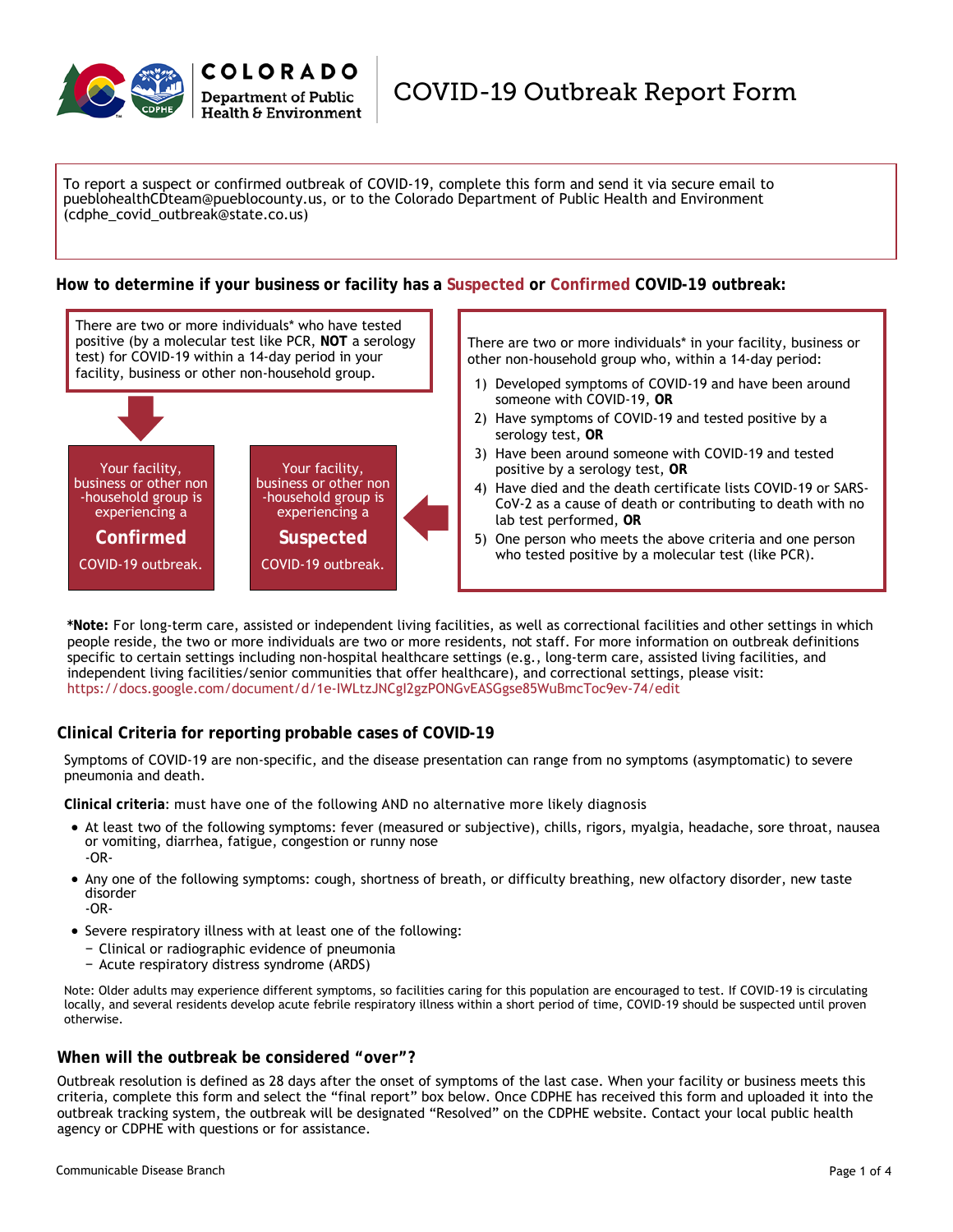

## **Initial Report**

| Date of Report:                                              | State-assigned Outbreak #: |                                                                       |
|--------------------------------------------------------------|----------------------------|-----------------------------------------------------------------------|
| Status of outbreak (see definitions on p.1; check only one): |                            | $\Box$ Suspected COVID-19 outbreak $\Box$ Confirmed COVID-19 outbreak |

| <b>Final Report</b>                              |                                   |                 |
|--------------------------------------------------|-----------------------------------|-----------------|
| What method was used to resolve the outbreak?    | Test-based*                       | Non-test-based  |
| *If test-based: Date of first round of testing:  | *Date of second round of testing: |                 |
| What is the onset or test date of the last case? |                                   | Outbreak Closed |

| <b>Facility or Business Information</b>                                      |                                                                                                                                               |  |
|------------------------------------------------------------------------------|-----------------------------------------------------------------------------------------------------------------------------------------------|--|
| Facility name:                                                               | Type of facility (check only one):                                                                                                            |  |
| Address:                                                                     | Combined care<br>Skilled nursing<br>Assisted living<br>$\Box$ Childcare/School<br>$\Box$ Correctional Facility<br>Workplace<br>$\blacksquare$ |  |
| City:<br>Zip:                                                                | $\Box$<br>Other:                                                                                                                              |  |
| County:                                                                      | Facility contact:                                                                                                                             |  |
| Phone:<br>Email:                                                             | Title:                                                                                                                                        |  |
| Did the facility (workplace, school, event, etc.) close for one day or more? | Unknown<br><b>Yes</b><br>No                                                                                                                   |  |
| Date illnesses were determined to be an outbreak:                            |                                                                                                                                               |  |

# **Schools**: please fill out sections **A**, **B** and **C**.

| <b>Outbreak Information</b>                                                                                     |                                                                                                                                                                     |  |
|-----------------------------------------------------------------------------------------------------------------|---------------------------------------------------------------------------------------------------------------------------------------------------------------------|--|
| A. Residents/Attendees/Students (people who are not staff at the facility, business or school)                  |                                                                                                                                                                     |  |
| Number of residents/attendees/students in facility (census):                                                    |                                                                                                                                                                     |  |
| Number of confirmed resident/attendee/student<br>cases when the outbreak was reported:                          | Number of probable resident/attendee/student<br>cases when the outbreak was reported:                                                                               |  |
| Number of residents/attendees/students with<br>respiratory illness (using clinical criteria outlined<br>above): | Date first resident/attendee/student became ill<br>with respiratory symptoms:                                                                                       |  |
| Lab Testing                                                                                                     |                                                                                                                                                                     |  |
| Number of residents/attendees/students tested<br>for COVID-19:                                                  | Number of residents/attendees/student who<br>tested positive for COVID-19 (by a molecular test<br>like PCR, not a serology test):                                   |  |
| Date first COVID-19 positive resident/attendee/<br>student became ill:                                          | Number of residents/attendees/students who have<br>probable COVID-19 (not tested/test pending/positive<br>serology test/negative test without alternate diagnosis): |  |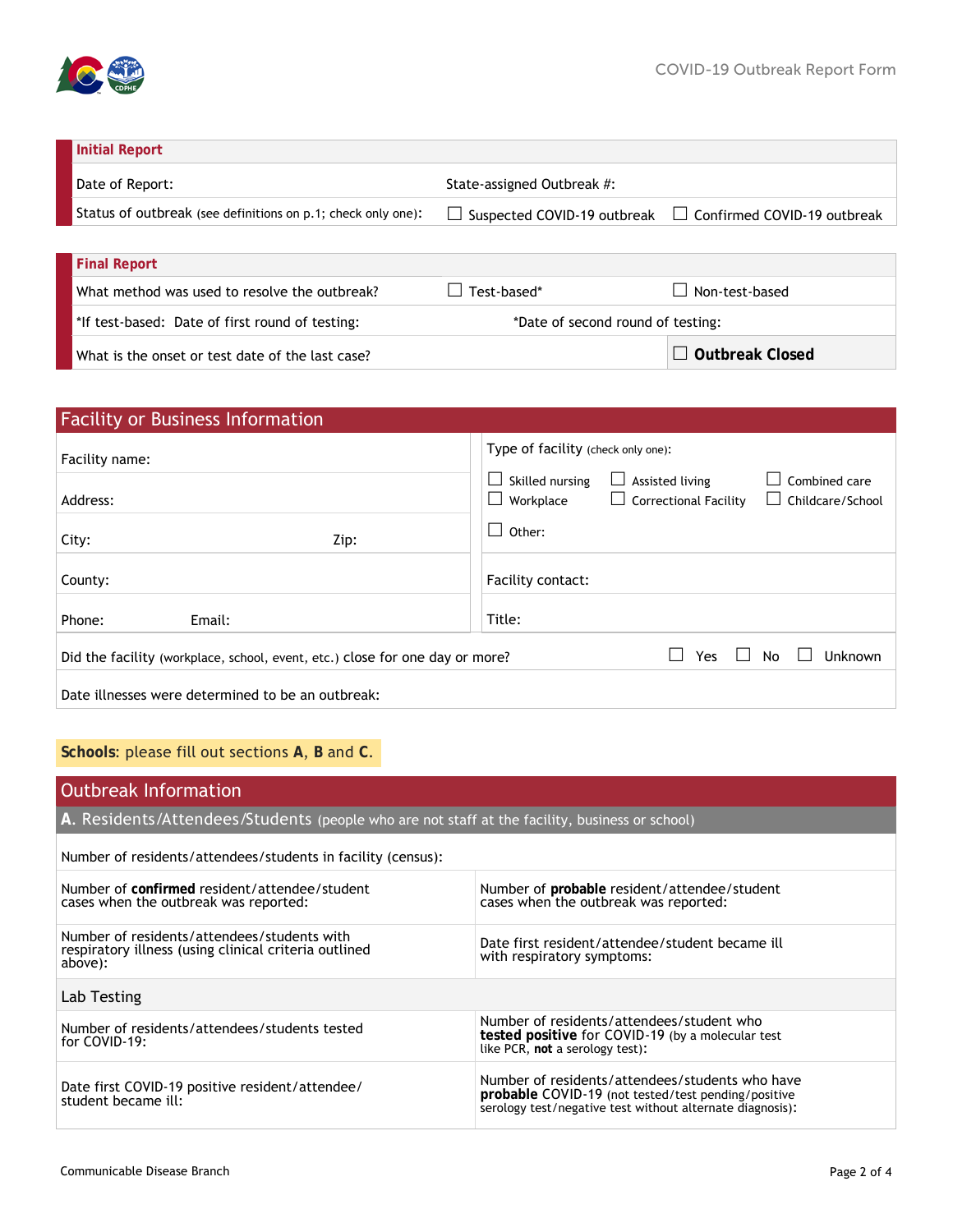

| Where were specimens sent for COVID-19 testing (if applicable)?                                                                       |                                                                                                                                                                     |  |
|---------------------------------------------------------------------------------------------------------------------------------------|---------------------------------------------------------------------------------------------------------------------------------------------------------------------|--|
| $\Box$ CDPHE<br>$\Box$ Quest<br>$\Box$ Trident/Schryver<br>$\Box$ LabCorp                                                             | $\Box$ Other:                                                                                                                                                       |  |
| Number of residents/attendees/students tested<br>for influenza:                                                                       | Number of residents/attendees/students who<br>tested positive for influenza:                                                                                        |  |
| Number of residents/attendees/students tested<br>for RSV:                                                                             | Number of residents/attendees/students who<br>tested positive for RSV:                                                                                              |  |
| Number of residents/attendees/students tested<br>for another respiratory illness (e.g., with respiratory<br>panels or other testing): | Number of residents/attendees/students who<br>tested positive for another respiratory illness:                                                                      |  |
| What other illnesses were identified (if applicable)?                                                                                 |                                                                                                                                                                     |  |
| <b>Outcomes</b>                                                                                                                       |                                                                                                                                                                     |  |
| Number of hospitalized residents/attendees<br>who tested positive for COVID-19 (using a molecular/<br>PCR test):                      | Number of hospitalized residents/attendees with<br>probable COVID-19 (not tested/test pending/positive<br>serology test/negative test without alternate diagnosis): |  |
| List hospitals where residents have been transferred:                                                                                 |                                                                                                                                                                     |  |
| Number of deaths among residents/attendees<br>who have tested positive for COVID-19 (using a<br>molecular/PCR test):                  | Number of deaths among residents/attendees with<br>probable COVID-19 (not tested/test pending/positive<br>serology test/negative test without alternate diagnosis): |  |
| Comments (provide any other information regarding resident/attendee illness):                                                         |                                                                                                                                                                     |  |
| B. Staff (employees at facility or business)                                                                                          |                                                                                                                                                                     |  |
| Number of staff/employees that work at the facility or business:                                                                      |                                                                                                                                                                     |  |
| Number of confirmed staff/employee cases<br>when the outbreak was reported:                                                           | Number of probable staff/employee cases<br>when the outbreak was reported:                                                                                          |  |
| Number of staff/employees with respiratory<br>illness (using clinical criteria outlined above):                                       | Date first staff member or employee became<br>ill with respiratory symptoms:                                                                                        |  |
| Lab Testing                                                                                                                           |                                                                                                                                                                     |  |
| Number of staff/employees tested for COVID-19:                                                                                        | Number of staff who tested positive for COVID-19<br>(by a molecular test like PCR, not a serology test):                                                            |  |
| Date first COVID-19 positive staff member/<br>employee became ill:                                                                    | Number of staff/employees who have probable<br>COVID-19 (not tested/test pending/positive serology<br>test/negative test without alternate diagnosis):              |  |
| Where were specimens sent for COVID-19 testing (if applicable)?                                                                       |                                                                                                                                                                     |  |
| $\Box$ CDPHE<br>Trident/Schryver $\Box$ LabCorp $\Box$ Quest<br>$\Box$                                                                | $\Box$ Other:                                                                                                                                                       |  |